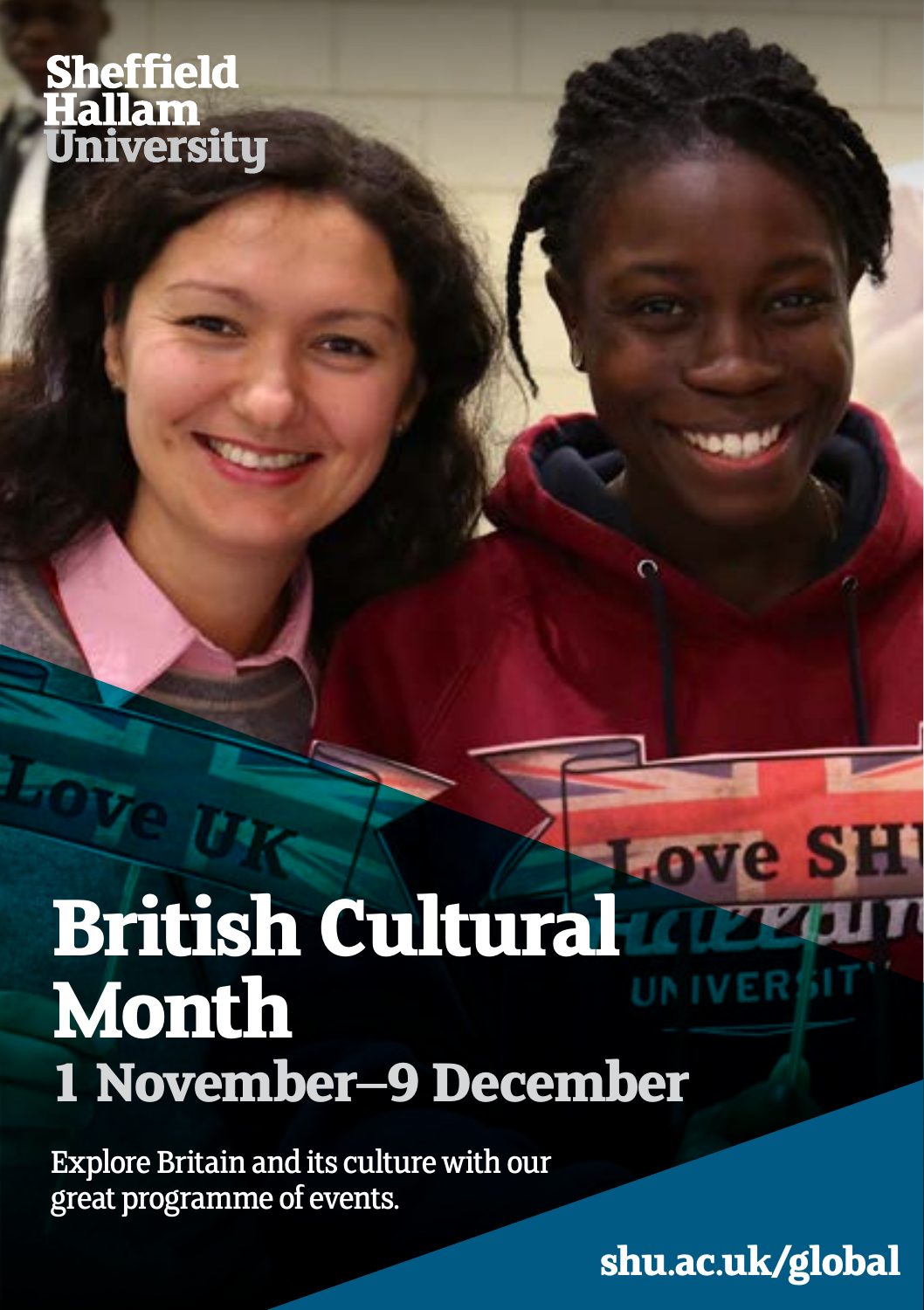#### Wednesday 1 November

*5–6.30pm Owen 1025*

# **Conversation Club – British popular culture**

Conversation Club is one of the best ways to meet new friends in Sheffield. It is fun, friendly and free refreshments are served. Activities will be around the theme of British festivals such as Bonfire Night and St George's Day. Book your place at **[tinyurl.com/convoclubnov17](http://tinyurl.com/convoclubnov17)**

#### Wednesday 8 November

*6.30–9.30pm Meet at the main entrance, City Campus*

# **Ice skating**

Meet our Student Crew for a fun evening at Ice Sheffield. On Wednesday evening students skate for £4 including skate hire. We will take the tram there so please bring £4 for a return fare and your student card. Book your place at **[tinyurl.com/](http://tinyurl.com/iceskating8nov) [iceskating8nov](http://tinyurl.com/iceskating8nov) –** this session is repeated on 6 December**[tinyurl.com/](http://tinyurl.com/iceskating6dec) [iceskating6dec](http://tinyurl.com/iceskating6dec)**

#### Friday 3 November

*6–11pm Meet at main entrance, City Campus*

# **Bonfire celebrations**

Join the spectacular bonfire celebrations in Sheffield with a huge bonfire, specatacular fireworks and live music. Buy your tickets in advance from the HUBS or online at **[tinyurl.com/afterdarknov17](http://tinyurl.com/afterdarknov17)** and book your place at **[tinyurl.com/bonfire5nov](http://tinyurl.com/bonfire5nov)**

#### Friday 10 November

*2–4pm Pearson building, Collegiate Campus*

## **Celebrating British culture through football**

Our International Representative Sheriff Muhammed has organised a friendly football match between British and international students. If you are interested in playing please contact us at **[internationalexperience@shu.ac.uk](mailto:internationalexperience%40shu.ac.uk?subject=Celebrating%20British%20culture%20through%20football%20event)** but everybody is welcome to come and cheer on the teams.

#### Saturday 11 November

*8am–7pm Meet at main entrance, City Campus* 

## **Trip to Liverpool/Beatles Museum**

Roll up for the Magical Mystery Tour, a trip to the cosmopolitan city of Liverpool, including tickets to the famous Beatles Museum. Buy your tickets in advance for just £24 at **[tinyurl.com/LiverpooltripNov](http://tinyurl.com/LiverpooltripNov)**

#### Monday 13 November

*7.30–9.30pm International Cafe, Christ Church Central, S1 4JR*

## **Traditional British dancing**

The International Cafe have organised an evening of traditional British dancing. Come along and join in the fun!

#### Wednesday 15 November

*5–6.30pm Owen 1025*

# **Conversation Club – British popular culture**

Join our popular Conversation Club to meet friends from around the world. We will have ice breakers, quizzes and lots of chances to meet people. Free refreshments will be served. Book your place at **[tinyurl.com/Convoclub15Nov](http://tinyurl.com/Convoclub15Nov)**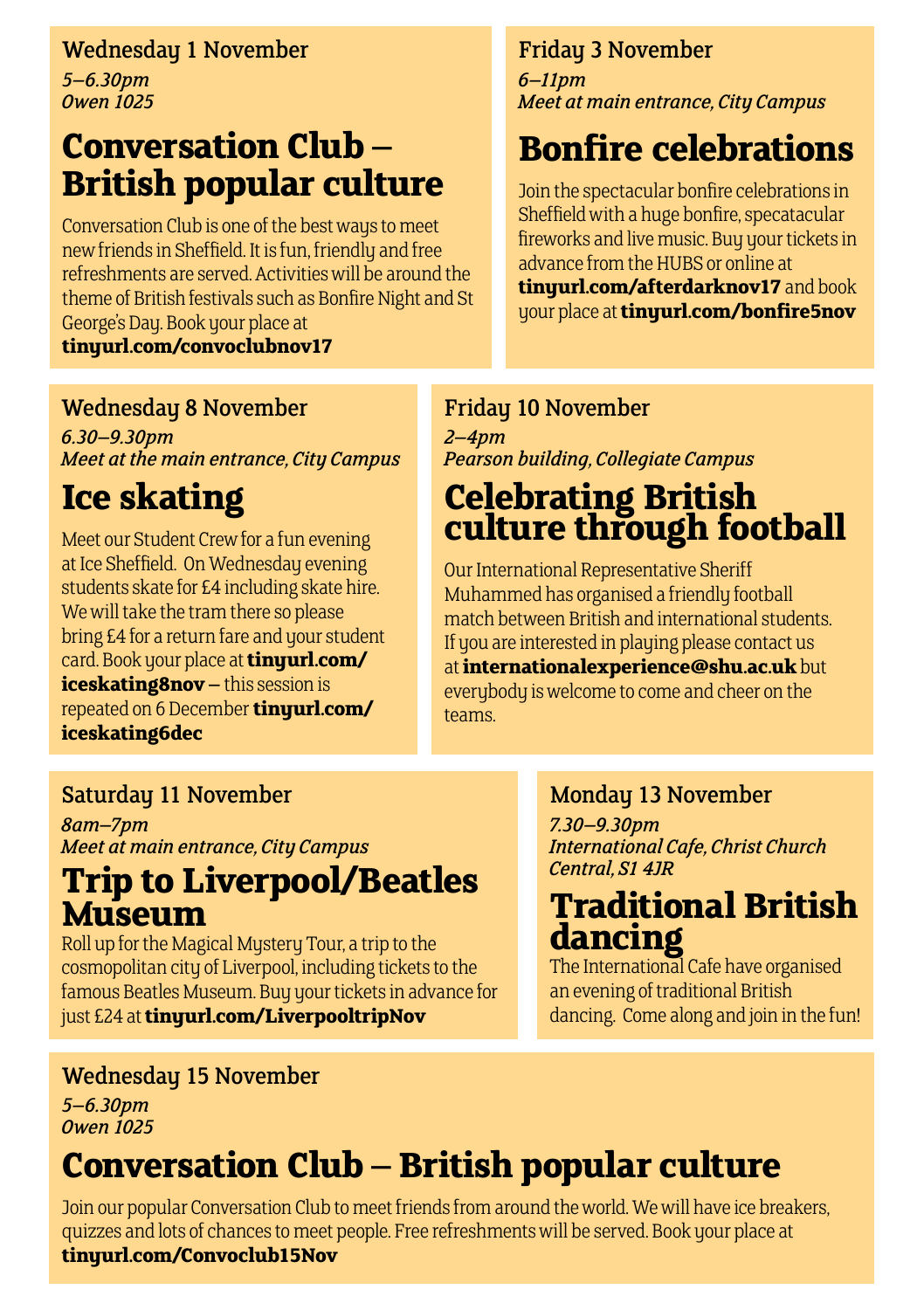#### Friday 17 November

*5.15–8pm The Void, level 1, Owen building*

## **The King's Speech**

An extraordinary film about King George VI's personal battles and how he overcomes them. Join us for a free film screening of this Oscar winning classic. Book your place at

**[tinyurl.com/kingspeechnov17](http://tinyurl.com/kingspeechnov17)**

#### Saturday 18 November

*10am–4pm Meet at main entrance, City Campus*

## **Trip to Ladybower Reservoir**

Explore some of the most stunning scenery in the UK. We will be taking public transport to the Reservoir so please bring approximately £6 for transport and a packed lunch. There will be an option to go to the Ladybower Inn for refreshments. Book your place at

#### **[tinyurl.com/ladybower18nov](http://tinyurl.com/ladybower18nov)**

#### Thursday 23 November

*5–7pm Heartspace cafe, level 2, Owen building*

# **British Cultural Evening**

Join us for an evening of British culture including music, games and food. Tickets can be bought for £2 from Chef Hallam, level 6, by 2pm on Monday 20 November. The evening includes a traditional British meal of pie and peas – a vegetarian option is also available.

#### Saturday 25 November

*8am–7pm Meet at main entrance, City Campus*

# **Trip to Cambridge**

Cambridge is a university city of old streets, ancient colleges and lovely bridges spanning the River Cam. There are historic and contemporary buildings to visit, world-renowned museums, fantastic theatres and live music. Buy your tickets in advance for £14 at **[tinyurl.com/CambridgetripNov](http://tinyurl.com/CambridgetripNov)**

#### Sunday 26 November

*10am–4pm Meet at main entrance, City Campus*

## **Trip to Bakewell Christmas market**

Bakewell is a beautiful British village, famous for its pudding. We will be taking the bus which is approximately £6 return. Book your place at **[tinyurl.com/Bakewell26Nov](http://tinyurl.com/Bakewell26Nov)**

#### Wednesday 29 November

*5–6.30pm Owen 1025*

### **Conversation Club – UK beyond England**

This session will focus on some of the fun activities in Scotland, Wales and Northern Ireland. Book your place at **[tinyurl.com/convoclub29nov](http://tinyurl.com/convoclub29nov)**

#### Friday 1 December

*5.15–8pm Meet at main entrance, City Campus*

## **Brave**

An Oscar winning animated film set in Scotland, with a predominantly British cast. "Brave" features Merida, an aspiring archer and impetuous daughter of royalty. Merida makes a reckless choice that unleashes unintended peril and forces her to spring into action to set things right. Book your place at

**[tinyurl.com/brave1dec](http://tinyurl.com/brave1dec)**